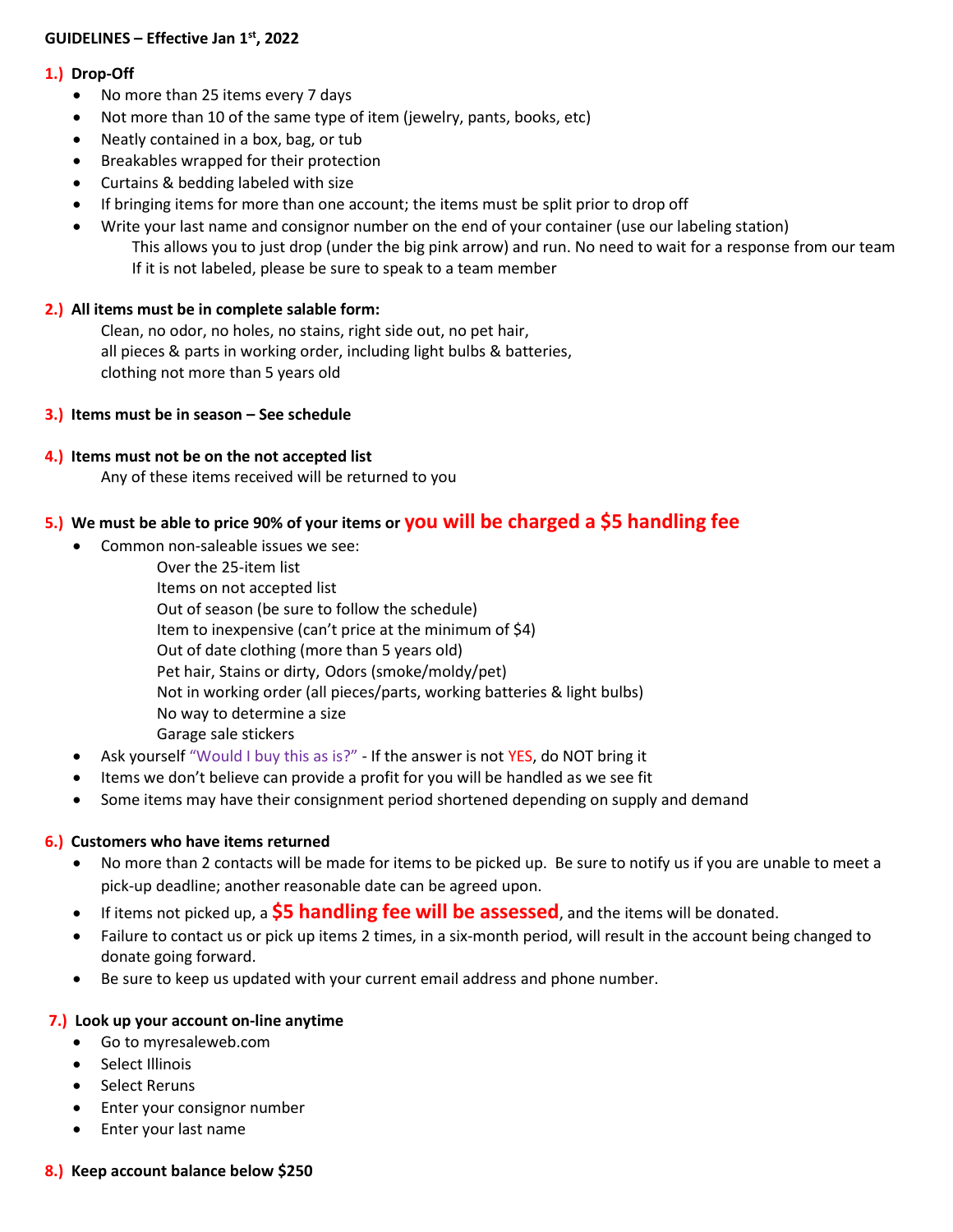Albums / 45's /Cassette tapes Metricom Media Reader's Digest books Books Books Altered clothing Clothing Rock band instruments Electronic Avon cologne bottles example and the Collectible Self help books over 2 years old Book Bed pillows (new in package ok) Bedding Shape up shoes Shoes Shoes Shoes Shoes Shoes Shoes Shoes Bed skirts alone (ok with comforter or NWT) Bedding Snow skiis Sporting Goods Sporting Goods Blinds (new in package ok) The Snuggies (blanket) Household Snuggies (blanket) and Mousehold Household Blinds ( Books from the library Theorem Socks - unless in unopened package Clothing Boyd bears **Boyd bears** Baby Collectible Soft baby toys **Baby** Baby Bread makers Household Stereo equipment Electronic Bud vases (dollar store type) Toys (dollar store type) and the Household Stuffed animals Toys Toys (Toys Toys \*CD storage Household Tapered candles Household Ceiling fans used (new in unopened box ok) Household Telephones Telectronic Electronic Ceiling lights Household Text books Book Charger plates Household Tins - metal (execpt Christmas in Nov) Household Cherrished Teddy's Collectible Tshirts - events, club sports, locations Clothing Chicken soup books **Book** TV persona items **Clothing** Clothing Company logo shirts (hoodies ok) Clothing Twilight book series Book Computer equipment (including printers) Electronic Typewriters Electronic Crib and/or crib mattress Baby Underwear - (New in package OK) Clothing \*Crutches Personal Unframed posters Household Dance mats Nedia New York Charles Toys Nedia New York Charles Nedia Nedia Decorative plates and the Collectible Virtual Goggles Collectible Collectible Collectible Collectible Virtual Goggles Diaper genie enterprise Baby Baby Wallpaper or Wall paper boarder and Household Diet/Nutrion books over 2 years old Book \*Wax melt with wax household Easy bake ovens Toys Wedding dresses Clothing Electric razors **Electric razors Book Books Books Books Books Books Books** Fake plants **Electronic Household** \*Wii balance board **Electronic** Fine china Household Wood calender frames Household Foam bed toppers The Community Bedding Theorem Wood wall sconces The Household Foot baths used (brand new in box ok) Personal Freebie items from give aways All **ITEMS ONLY ACCEPTED IN SEASON** \*Hangers Household bicycles summer Hostess plate/cup set **Household** bike helmets spring & summer Individual bed sheets **Bedding** decorative tins Christmas only Ipod docks Electronic golf items May - July Magazines **Media Media** picinic baskests spring & summer Massage chair cushions **Summer** Personal Roller blades **Summer** spring & summer Mens suits / suit jackets and the Clothing sleds / ice skates winter winter Merry Moo's **Collectible** strollers spring & summer Misc coffee mugs and the muscle of the Household

Paint party canvases and the Household Capris Capris Capris Spring & Summer PC games or programs The Community Control of the Electronic Hoodies Not in Summer Not in Summer \*Pet cones Pet Jeans - Womens/Jr Girls Not in Summer Porcelian dolls **Collectible** Short sleeve shirts not in the winter not in the winter

Precious Moments Collectible \*Swimwear Punch bowls Household Turtlenecks winter only

Out of date clothing (over 5 years old) Clothing Athletic shorts and tank tops

#### **ITEMS NOT ACCEPTED** \* Added for 2022 NWT = New with tags **Jan-22**

#### accepted year round

accepted year round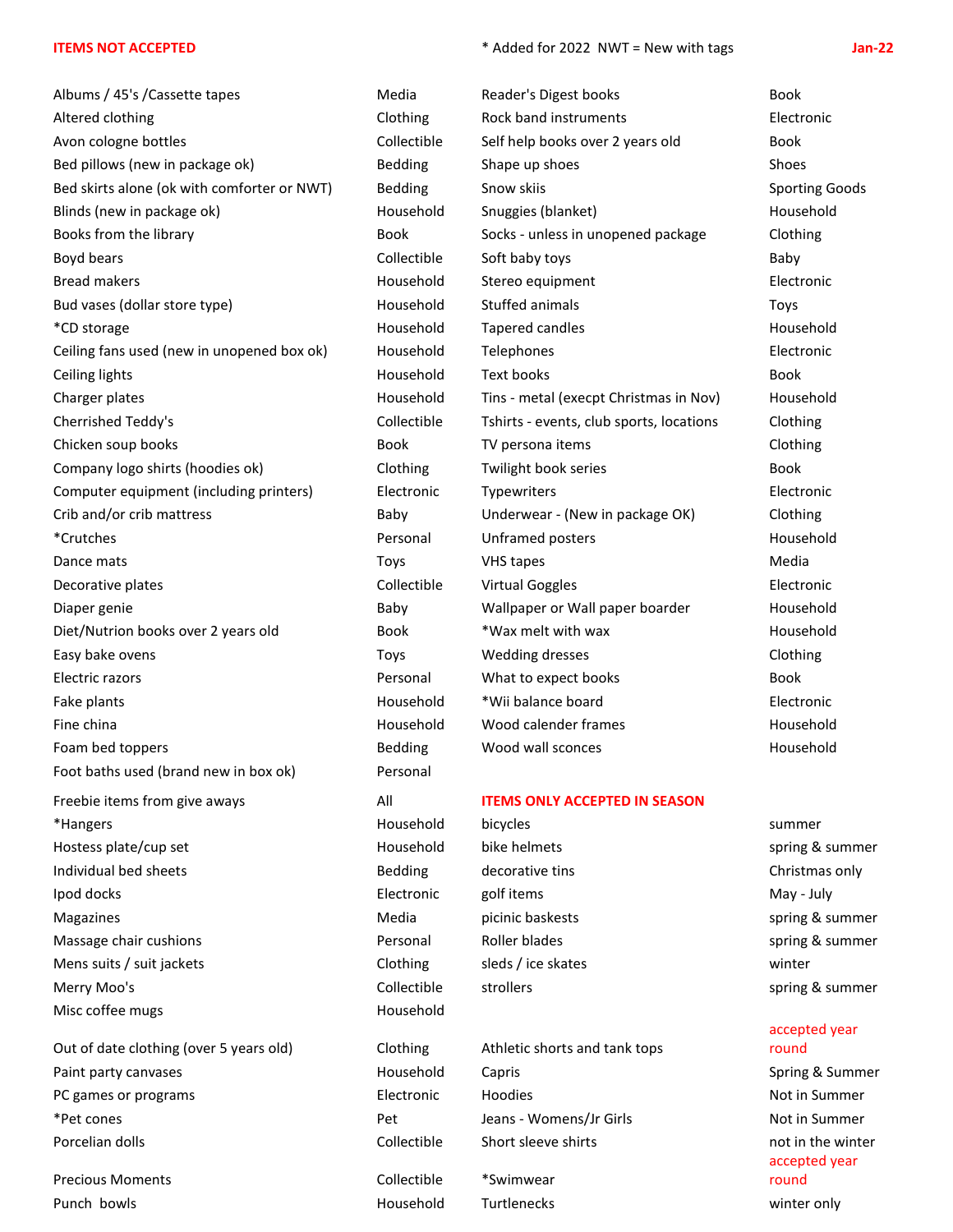#### **INCOMING INVENTORY SCHEDULE**

| <b>JANUARY</b>  | Winter                                                                                                                                                                                                                                               |
|-----------------|------------------------------------------------------------------------------------------------------------------------------------------------------------------------------------------------------------------------------------------------------|
| <b>FEBRUARY</b> | Spring, & Easter                                                                                                                                                                                                                                     |
| <b>MARCH</b>    | Spring & Baseball & Prom                                                                                                                                                                                                                             |
| APRIL           | Spring & Summer                                                                                                                                                                                                                                      |
| MAY             | Summer                                                                                                                                                                                                                                               |
| <b>JUNE</b>     | Summer, - No womens/Jr jeans<br>Football, Volleyball, Soccer, & Back to school items                                                                                                                                                                 |
| <b>JULY</b>     | <b>NO INVENTORY ACCEPTED</b>                                                                                                                                                                                                                         |
| <b>AUGUST</b>   | Fall & Homecoming                                                                                                                                                                                                                                    |
| SEPTEMBER       | Fall, Halloween, & Basketball                                                                                                                                                                                                                        |
| <b>OCTOBER</b>  | Winter                                                                                                                                                                                                                                               |
| <b>NOVEMBER</b> | <b>Christmas items only</b><br>Decorations, party clothing, brand new items that can be used as gifts, etc<br>** Change for 2022, Christmas ONLY - For consignors who get unsold Christmas items back, we w<br>returning any items priced under \$10 |
| <b>DECEMBER</b> | Winter                                                                                                                                                                                                                                               |